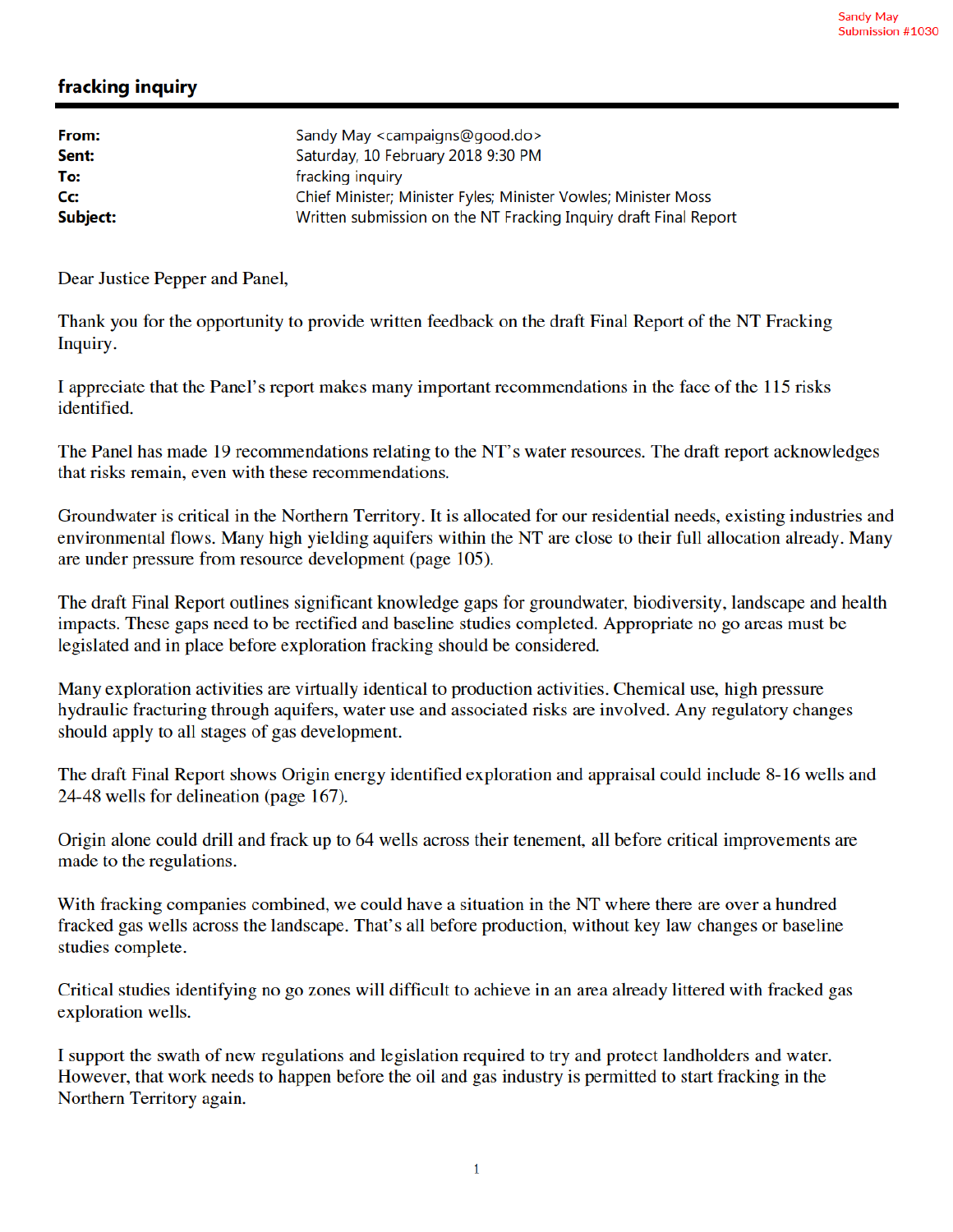The below critical recommendations must be improved and work completed BEFORE EXPLORATION fracking takes place.

Recommendation 5.1 (Enforceable code of practice for abandonment of onshore gas wells)

Recommendation 5.6 (Wastewater management framework)

Recommendation 7.1 (Water Act amended for shale extraction licence and payment for water)

Recommendation 7.4 (Strategic regional environmental and baseline assessment (SREBA), including a regional groundwater model, be developed and undertaken)

Recommendation 8.4 (Fire management plan and 10 year baseline assessment)

Recommendation 9.2 (Code of practice be developed and implemented for monitoring, detection and reporting of methane emissions)

Recommendation 10.1 (Human Health Risk Assessment prepared and approved)

Recommendation 12.11 (Social impact management plan) This recommendation should also be extended to allow for the legal right to say 'no' to fracking.

Recommendation 14.1 (Design and implement a full cost recovery system for fracking regulation)

Recommendation 14.16 (Legislation to regulate seismic surveys, drilling, hydraulic fracturing, and well abandonment)

Recommendation 14.18 (Fit and proper person test)

Recommendation 15.1 (Strategic regional environmental and baseline assessment (SREBA) undertaken and no go zones implemented)

In the NT there is a saying, "Once you frack you can't go back." Exploration fracking is no different. The studies, legal improvements and no-go zones suggested by the panel are critical. They must be actioned before any further fracking exploration.

Let's not wait until the production phase to put in place critical new regulations and laws. We must avoid delays to the protection of the Northern Territory's water, landscapes and people.

Thank you for considering my feedback on this critical matter for the future of the Northern Territory. This industry should not get the green light its history is not good and as a landholder we fear the worst if this industry is let loose in our Territory plus the amount of Hidden Gems here for Tourisum could be destroyed I work in the very industry that fracking could be potentially very dangerous to these areas please dont allow these greed driven companies destroy our Territory.

Yours sincerely, Sandy May Adelaide River, Northern Territory, 0846, Australia

This email was sent by Sandy May via Do Gooder, a website that allows people<br>to contact you regarding issues they consider important. In accordance with web protocol FC 3834 we have set the FROM field of this email to our generic no-reply address at campaigns@good.do, however Sandy provided an email address which we included in the REPLY-TO field.